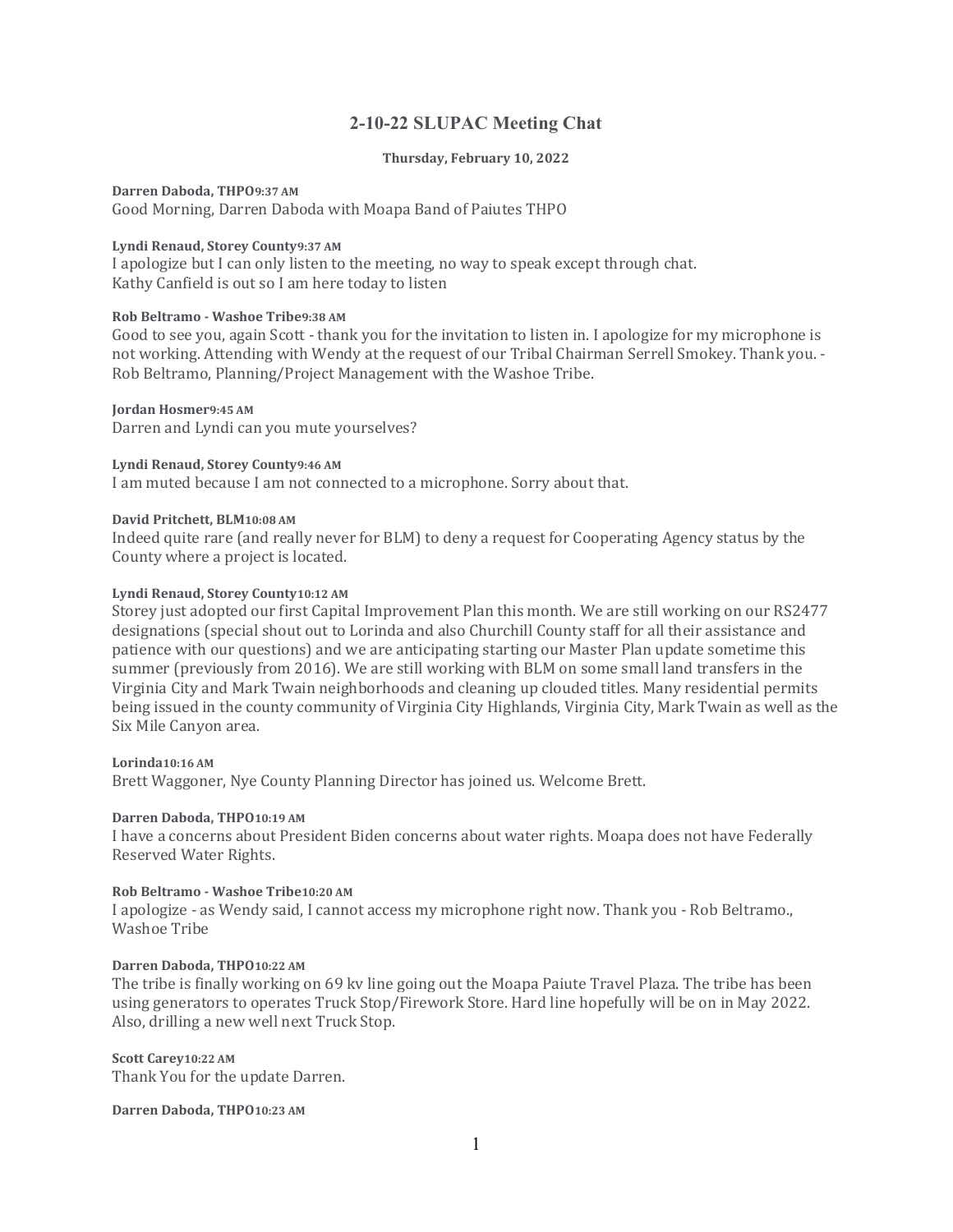Moapa is in the process in developing new Solar Projects. Currently, have one solar project First Solar and working on three new solar project.

### Lorinda10:24 AM

Marla; would you please send me your contact information, it sounds like we are working on some of the same issues. Maybe we can help each other.

Darren Daboda, THPO10:25 AM Historical marker at I-15 "Jornado del Muerto" has be missing the last 20 years. The tribe has been working with NDOT .

Lorinda10:25 AM Thank you

Jeremy Drew10:29 AM Article on WOTUS Case I mentioned: https://www.eenews.net/articles/supreme-court-takes-wotus-case/

Hope Sullivan11:13 AM I can't understand what is being said

Scott Carey11:18 AM Here is a link to the NEAP slides. https://lands.nv.gov/uploads/documents/NEAP\_Presentation\_2022.pdf

Here is the link to the NEAP website. https://extension.unr.edu/neap/default.aspx

Maureen Casey11:19 AM Thank you. You read my mind.

Jeremy Drew11:33 AM NACO, and I know several counties, made Jake's exact comment related to NEAP as part of the Sagegrouse Scoping Comments

Charlene Bybee11:35 AM

How often will there be updates on the data, specifically demographic, social and housing costs. Looking at your website it only goes until 2017 and things have changed dramatically since then and will continue to change. Thanks

### Lyndi Renaud, Storey County11:41 AM

Vacation Home Rental: Storey County has approached this topic with making it part of our zoning code and we do have a zoning district which allows these uses. We have had a small push for some of these in the Highlands neighborhood, however, because this area isn't the correct zoning, and this area also has Homeowner's Association, we've been able to stop many of these. We've also had the example of a person renting their vacant land to camp on. Fire Department shut that down very quickly. If the zoning is correct, then a business license is required and an inspection by building & fire for consistency with occupancy codes. Typically that may be making sure there are working smoke detectors, fire extinguisher, that type of thing.

Scott Carey11:45 AM CIty of Henderson Short Term Rentals Website https://www.cityofhenderson.com/government/departments/community-development-andservices/short-term-vacation-rentals